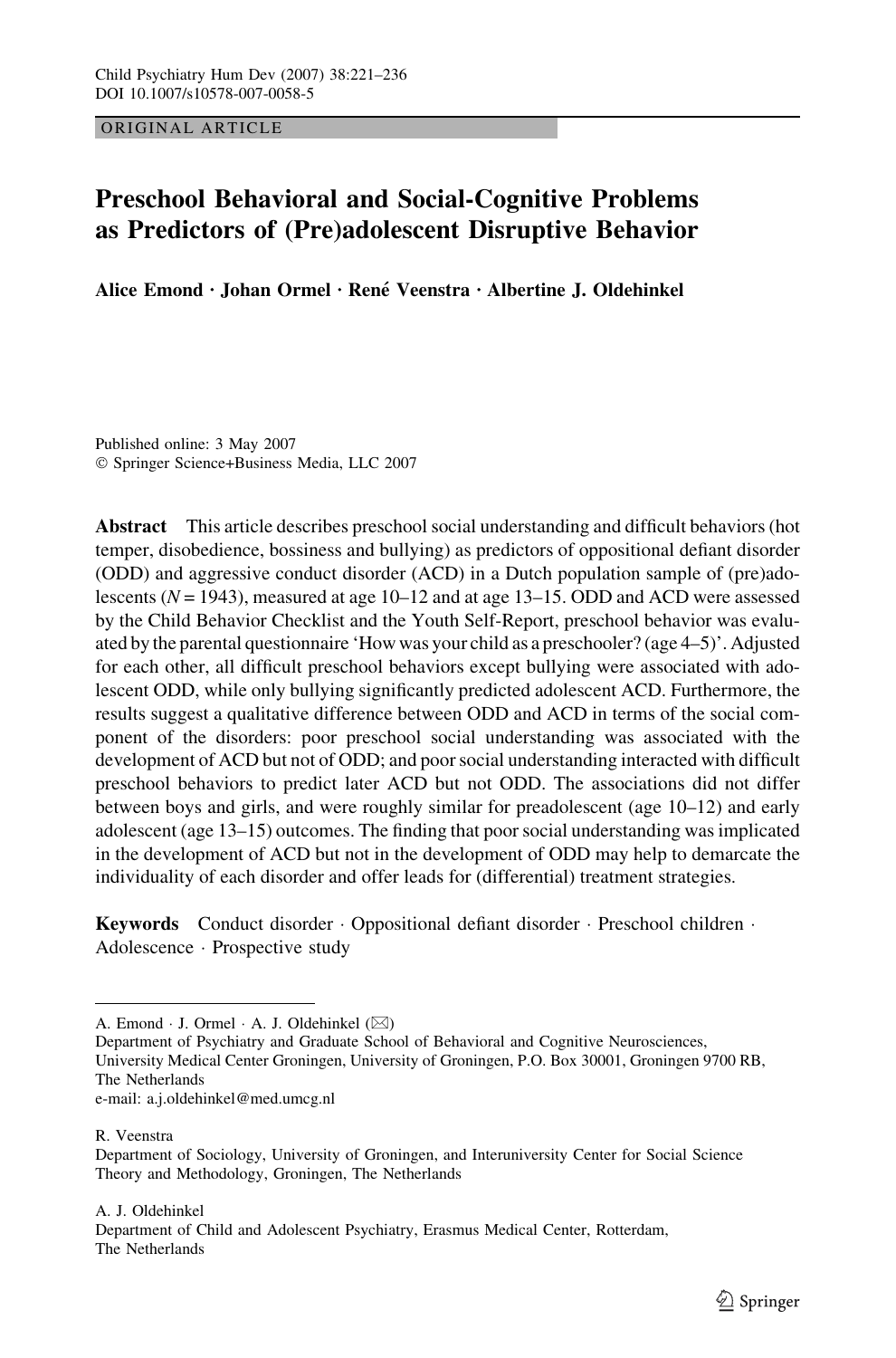# Introduction

Oppositional defiant disorder (ODD) and conduct disorder (CD) are common disruptive behavioral disorders in adolescence, resulting in considerable impairment of functioning and high associated costs to society  $[1, 2]$  $[1, 2]$  $[1, 2]$  $[1, 2]$ . The DSM-IV  $[3]$  $[3]$  defines ODD and CD as two distinct constructs. ODD is characterized by a recurrent pattern of negativistic, defiant, disobedient, and hostile behavior toward authority figures, and CD by a repetitive and persistent pattern of behavior that violates the basic rights of others or age-appropriate societal norms or rules. Despite the fact that they are defined as two separate disorders, ODD and CD overlap and high comorbidity rates are reported in both clinical [[4](#page-13-0), [5\]](#page-13-0) and general population samples [\[6](#page-13-0)–[9\]](#page-13-0). The aim of the present study was to investigate general and specific associations of (retrospectively reported) preschool difficult behaviors and social understanding with ODD and CD symptoms during preadolescence (10–12 years) and early adolescence (13–15 years).

ODD and CD: distinct developmental pathways?

The boundaries between ODD and CD have been strongly debated [[10](#page-13-0)]. Whilst some authors argue that the distinction between the conditions is mainly based on severity, with ODD representing a milder variant of CD, a growing body of research suggests differences in the developmental pathways of these two disorders  $[4, 7, 8, 11-13]$  $[4, 7, 8, 11-13]$  $[4, 7, 8, 11-13]$  $[4, 7, 8, 11-13]$  $[4, 7, 8, 11-13]$  $[4, 7, 8, 11-13]$  $[4, 7, 8, 11-13]$  $[4, 7, 8, 11-13]$  $[4, 7, 8, 11-13]$  $[4, 7, 8, 11-13]$ . If this is the case, external correlates and their differential associations with ODD and CD could help to distinguish between these conditions [[14](#page-13-0)].

Symptoms of CD include both behaviors that violate age-appropriate societal norms or rules, such as obscene language and truancy, and aggressive behaviors that violate the basic rights of others, that is, threatening, cruelty, assault, fighting and stealing. In particular the latter, referred to as aggressive CD symptoms (ACD), are assumed to be qualitatively different from oppositional defiant symptoms. ACD symptoms involve direct cruelty and harm to others, in other words, behaviors characterized by little compassion for other people's feelings and emotions. This lack of empathy might be due to deficits in social understanding [\[11\]](#page-13-0).

As opposed to ACD, ODD involves behaviors predominantly directed against authority figures. Deficits in social understanding are less likely to play a role here. Rather, ODD problems seem to be primarily related to impairments in affective modulation and selfregulation, which decrease the ability to remain controlled when provoked, and to comply with rules that interfere with one's own goals [[11](#page-13-0), [15](#page-13-0)].

Preschool difficult behaviors as predictors of later disruptive behaviors

Children with serious disruptive behavioral problems (DBP) often show difficulties dating back to their preschool years [[16](#page-13-0)–[18](#page-14-0)]. Preschool difficult behaviors such as self-regulation problems and non-compliance may reflect normative, age-related developmental transitions [\[16\]](#page-13-0), but severe and persistent problem behaviors in a young child suggest the onset of a behavioral disorder [\[19\]](#page-14-0). A large body of evidence supports continuity of DBP from preschool years, through childhood, to adolescence [[16](#page-13-0), [20](#page-14-0)–[25](#page-14-0)]. Compared to later-onset problems, behavioral problems with an onset in early childhood are more likely to reflect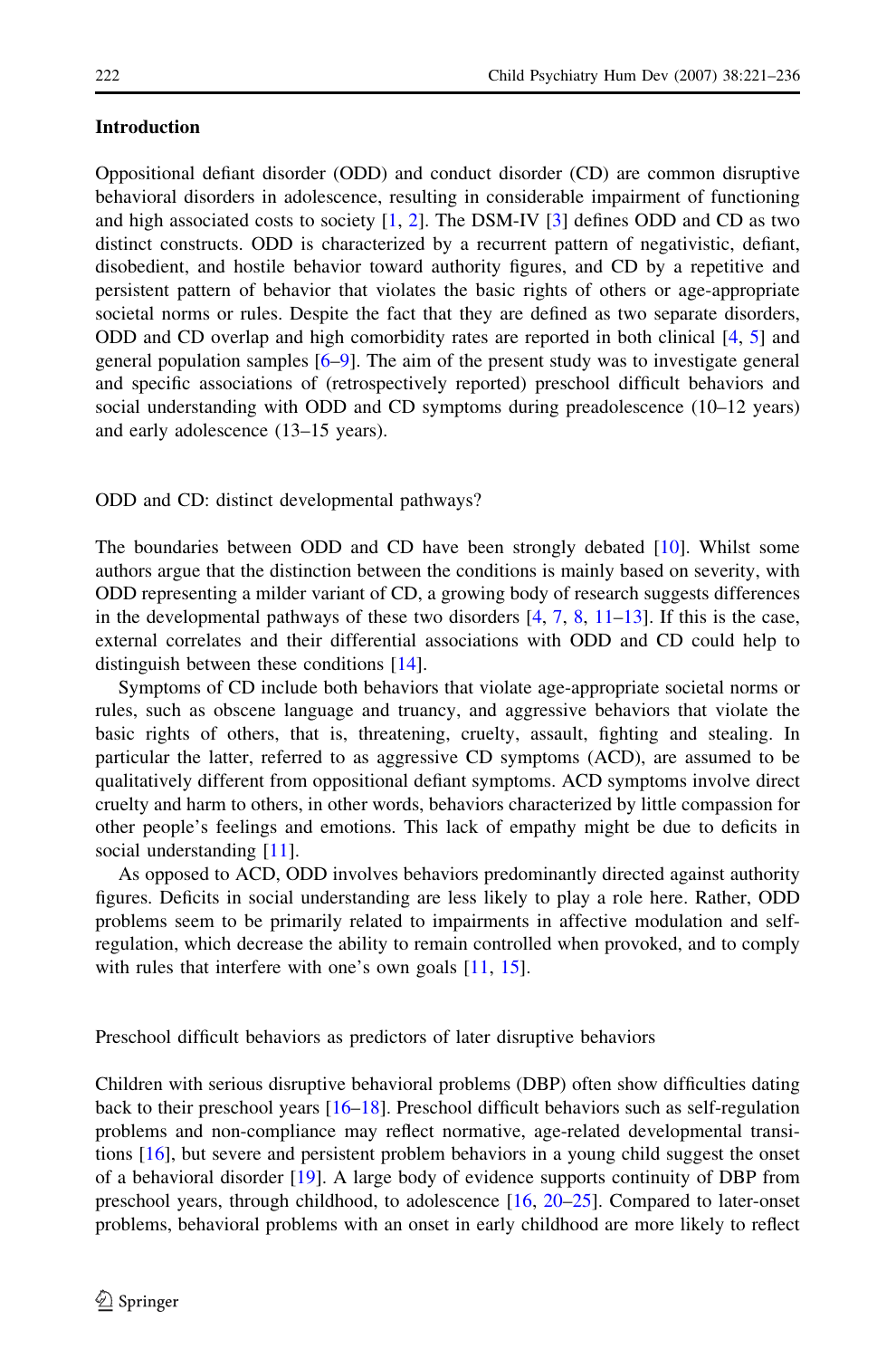fairly stable, possibly genetically determined features such as hyperactivity, adverse temperament, self-regulation problems, and cognitive difficulties [\[26,](#page-14-0) [27\]](#page-14-0). Stable risk factors imply a relatively high probability of persistence or recurrence of behavioral problems. Continuity of DBP may also result from negative spirals of undesirable behaviors provoking negative reactions from others, which further aggravate the child's distress and reduce opportunities to deal with environmental challenges in an adaptive, non-disruptive way [\[27–30\]](#page-14-0).

Preschool difficult behaviors tend to co-occur [\[16\]](#page-13-0) and therefore are often grouped together in research on trajectories of disruptive behaviors. Although an overall measure of early problem behaviors may predict later psychiatric disorders better than isolated behaviors [\[16,](#page-13-0) [18](#page-14-0)], grouping various preschool behaviors together runs the risk of overlooking specific associations that may be relevant in distinguishing between behavioral disorders such as ODD and (A)CD. To date, little is known about how individual behaviors in the preschool period can predict ODD and ACD problems in adolescence.

Social interaction and disruptive behaviors

DBP can impact on adolescents' social interactions with peers, family members and teachers [\[14\]](#page-13-0). Literature on these disorders suggests that difficulties in social relationships stem back to early childhood [[31](#page-14-0)]. In general, children with DBP have poorer social relationships than non-disruptive peers, seen in discordant interactions and frequent peer rejection [[16](#page-13-0), [19,](#page-14-0) [32,](#page-14-0) [33](#page-14-0)]. These problems continue into adolescence. The nature of social interaction problems of children with DBP is qualitative rather than quantitative: they make the same number of attempts at social interaction with their peers, but their overtures are less successful [[34](#page-14-0)]. A probable reason for this is that disruptive children have social skill deficits: they lack the positive communication skills required for successful group interactions [[35](#page-14-0)], and are less likely than other children to be prosocial [\[36\]](#page-14-0).

Children's social skills and peer interactions are affected by their level of social understanding, that is their ability to read and interpret social situations accurately [[37](#page-14-0)]. The social information processing (SIP) model of aggressive behavior [\[38,](#page-14-0) [39](#page-14-0)] postulates that aggressive children have processing biases in the encoding and interpretation of social cues, resulting in aggressive responses. In support of the SIP model, studies have shown that, in contrast to non-aggressive peers, aggressive children underutilize social cues, are less empathic, and selectively attend to hostile stimuli [[27](#page-14-0), [40](#page-14-0), [41\]](#page-14-0). Consequently, they frequently misunderstand peers' intentions and adopt a hostile attribution bias, which leads to reactive aggression in response to minor provocation [[42](#page-14-0)]. These social cognitive biases not only reinforce and exacerbate aggressive behavior throughout childhood  $[43]$  $[43]$  $[43]$ , but also increase the likelihood of peer rejection  $[44, 45]$  $[44, 45]$  $[44, 45]$  $[44, 45]$ , which is strongly associated with the development of DBP [[28](#page-14-0), [46](#page-15-0)], over and above the effects of aggression [\[47\]](#page-15-0).

Social understanding is supposed to play a bigger role in the development of ACD than of ODD, because the latter is primarily directed towards authority figures and hence less likely to be the result of problematic peer interactions. Besides, as mentioned before, the lack of compassion for other people's feelings and emotions that characterizes ACD symptoms seems to reflect deficits in social understanding.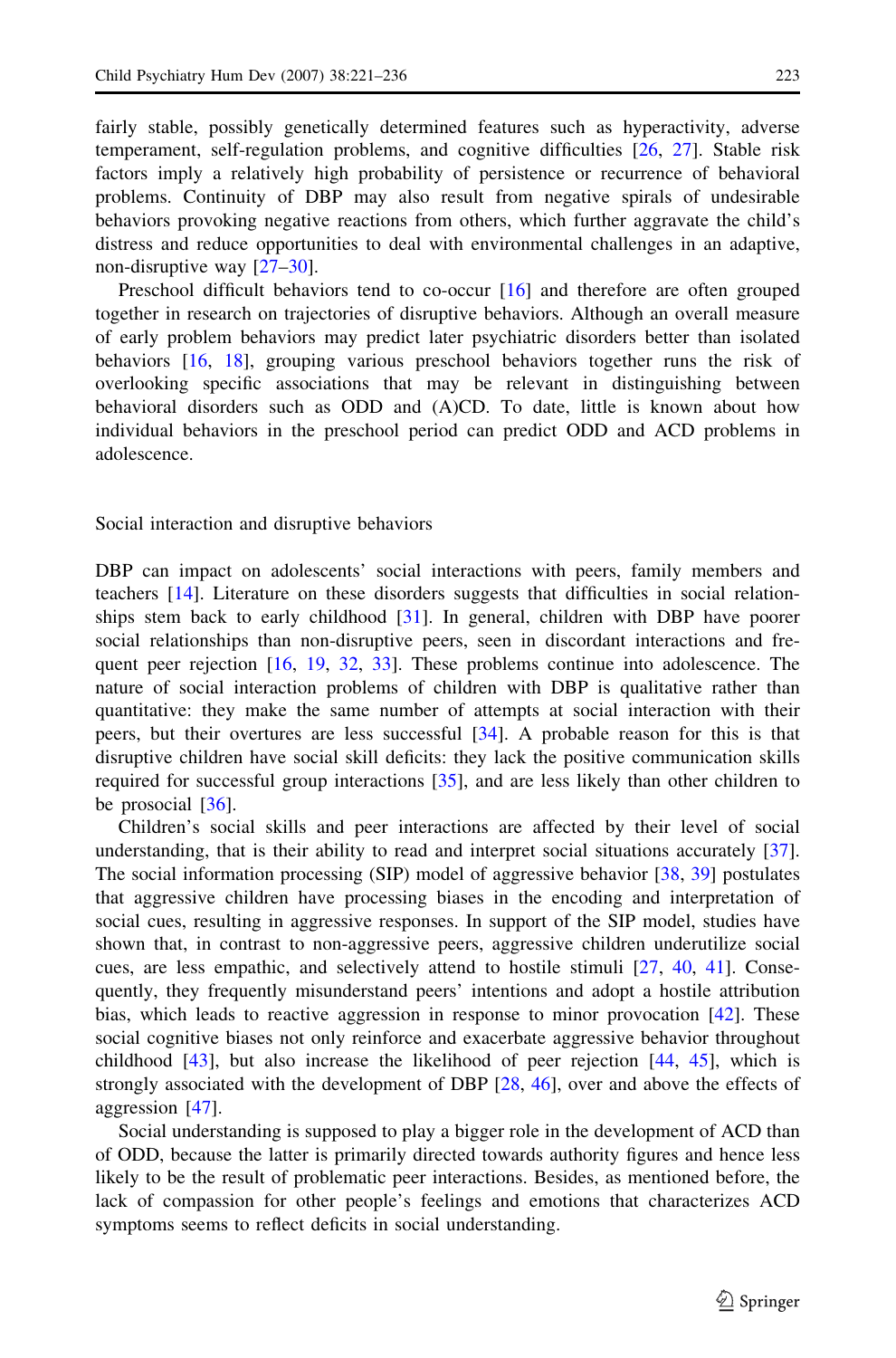# Age

Several longitudinal studies have indicated etiological differences between life-coursepersistent (childhood-onset) and adolescence-limited (adolescent-onset) CD [\[48,](#page-15-0) [49](#page-15-0)]. Moffitt and colleagues [[49](#page-15-0), [50\]](#page-15-0) found that early childhood temperament and problem behaviors were associated with life-course-persistent problems, but not with adolescencelimited problems. Hence, the age at which the disruptive behavior is measured might influence the strength of the association with early childhood behaviors, more specifically, preadolescent disruptive behaviors are likely to have stronger associations with preschool behaviors than (early) adolescent behaviors due to adolescent-onset cases without early childhood risk factors.

# Present study

The aim of the present study was to investigate to what extent preschool difficult behaviors and social cognition predicted ODD and ACD symptoms in preadolescents (10–12 years) and early adolescents (13–15 years) from the general population. In particular, we were interested in the role of particular preschool behaviors (hot temper, disobedience, bossiness and bullying) and early social understanding in distinguishing between later ODD and ACD symptoms. We hypothesized that (pre)adolescents with ACD symptoms would show greater deficits in preschool social understanding than those with behaviors typical of ODD. Especially the combination of low social understanding and difficult behaviors was expected to increase the probability of later ACD symptoms. Hence, we hypothesized that the interaction between difficult preschool behaviors and early social understanding would predict later ACD, but not ODD. Finally, we expected that preschool behaviors would be more strongly associated with preadolescent than with adolescent disruptive behaviors.

# **Method**

Sample and procedure

Participants were members of the TRacking Adolescents' Individual Lives Survey (TRAILS), an ongoing cohort study based on a sample representative of the Dutch population, investigating the development of mental health from preadolescence into adulthood. The present study used data from the first (T1) and second (T2) assessment wave of TRAILS, which ran from March 2001 to July 2002, and September 2003 to December 2004, respectively.

Sample selection involved two steps. First, five municipalities in the North of the Netherlands, including both urban and rural areas, were requested to give names and addresses of all inhabitants born between 10-01-1989 and 09-30-1990 (first two municipalities) or 10-01-1990 and 09-30-1991 (last three municipalities), yielding 3483 names. Simultaneously, primary schools (including schools for special education) within these municipalities were approached with the request to participate in TRAILS; that is, provide information about TRAILS participants' behavior and performance at school and allow class administration of questionnaires and individual testing at school. Of the 135 primary schools within the municipalities, 122 (90.4% of the schools accommodating 90.3% of the children) agreed to participate in the study.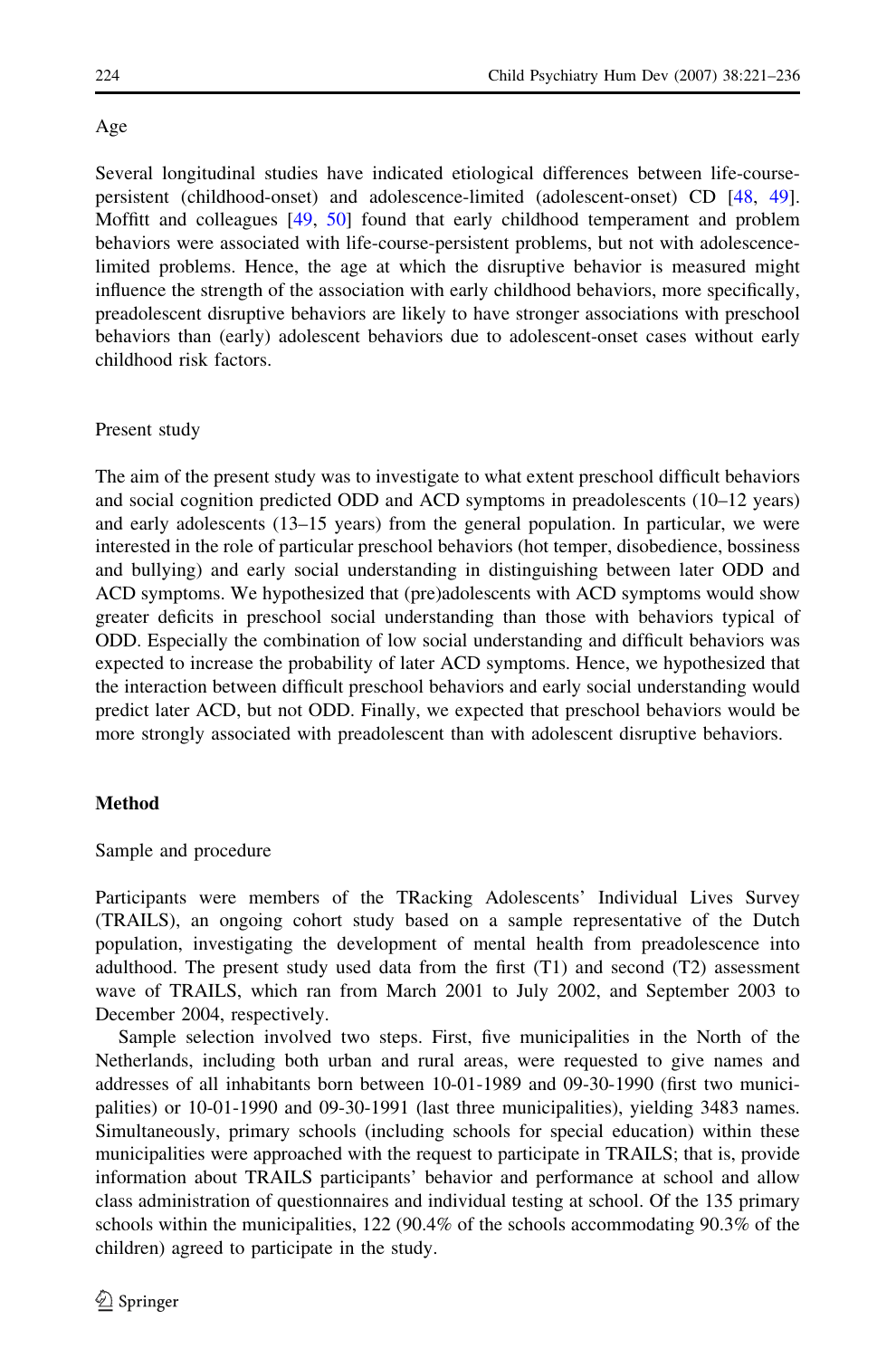If schools agreed to participate, eligible children and their parents (or guardians) received brochures with information about the study and a TRAILS staff member visited the school to provide additional details. Shortly thereafter a TRAILS interviewer contacted parents by telephone to ask whether they and their son or daughter were willing to participate in the study. Respondents with an unlisted telephone number were requested by mail to pass on their number. If they reacted neither to that letter, nor to a reminder letter sent a few weeks later, staff members paid personal visits to their house. Parents who refused to participate were asked for permission to call back in about two months to minimize the number of refusals due to temporary reasons. Of all children approached for enrollment in the study (i.e., selected by the municipalities and attending a school that was willing to participate,  $N = 3145$ , 6.7% were excluded because of mental or physical incapability or language problems. Of the remaining 2935 children,  $76.0\%$  ( $N = 2230$ , mean age =  $11.09$ ,  $SD = 0.55$ ,  $50.8\%$  girls) were enrolled in the study, that is, both child and parent agreed to participate. Parental written informed consent was obtained after the procedures had been fully explained. Responders and non-responders did not differ with respect to the prevalence of teacher-rated problem behavior. Furthermore, no differences between responders and nonresponders were found regarding associations between sociodemographic variables and mental health outcomes [[51](#page-15-0)].

The follow up assessment (T2) was held two to three years (mean number of months 29.44,  $SD = 5.37$ , range 16.69–48.06) after the baseline assessment (T1), and included 96.4% of baseline participants ( $N = 2149$ , mean age 13.56,  $SD = 0.53$ , 51.0% girls). Adolescents with many ACD problems at T1 had a somewhat higher probability of attrition than those with lower levels (OR = 1.3,  $p = .003$ , standardized scores). Missingness at T2 was not related to gender or to T1 ODD symptoms. We excluded 29 adolescents with missing or non-reliable data on disruptive behavior problems at either T1 or T2, and 177 adolescents with missing preschool behavior data at T1, leaving 1943 to be included in the analyses.

#### Measures

#### Adolescent disruptive behaviors

Both at T1 and T2, disruptive behavioral problems were assessed by the Child Behavior Checklist (CBCL), one of the most commonly used questionnaires in current child and adolescent psychiatric research [\[52\]](#page-15-0). The CBCL contains a list of 120 behavioral and emotional problems, which parents can rate as  $0 =$  not true,  $1 =$  somewhat or sometimes true, or  $2 = \text{very or often true in the past six months. In most cases (96%), the informat$ was the child's mother. In addition to the CBCL, we administered the self-report version of this questionnaire, the Youth Self-Report (YSR [[53](#page-15-0)]). In addition to the original CBCL/ YSR scales, Achenbach and colleagues [[54](#page-15-0)] developed DSM-IV scales that corresponded more closely to clinical diagnostic categories. The scale for ODD comprises five items (Cronbach's  $\alpha$  CBCL = 0.77, YSR = 0.62). The mean item score at T1 was 0.58  $(SD = 0.42$ , range 0–2) for the CBCL-scale and 0.44  $(SD = 0.35$ , range 0–1.8) for the YSRscale. At T2 the mean item score was  $0.42$  (SD = 0.39, range 0–2) for the CBCL-scale and  $0.45$  (SD = 0.35, range 0–2) for the YSR scale. With a few exceptions, the percentages of (pre)adolescents endorsing each of the ODD symptoms ranged between 30% and 60%.

The DSM-IV scale for CD comprises 17 (CBCL) or 15 (YSR) items [\[54\]](#page-15-0). From these, we selected 6 items (present in both questionnaires) as specifically reflecting ACD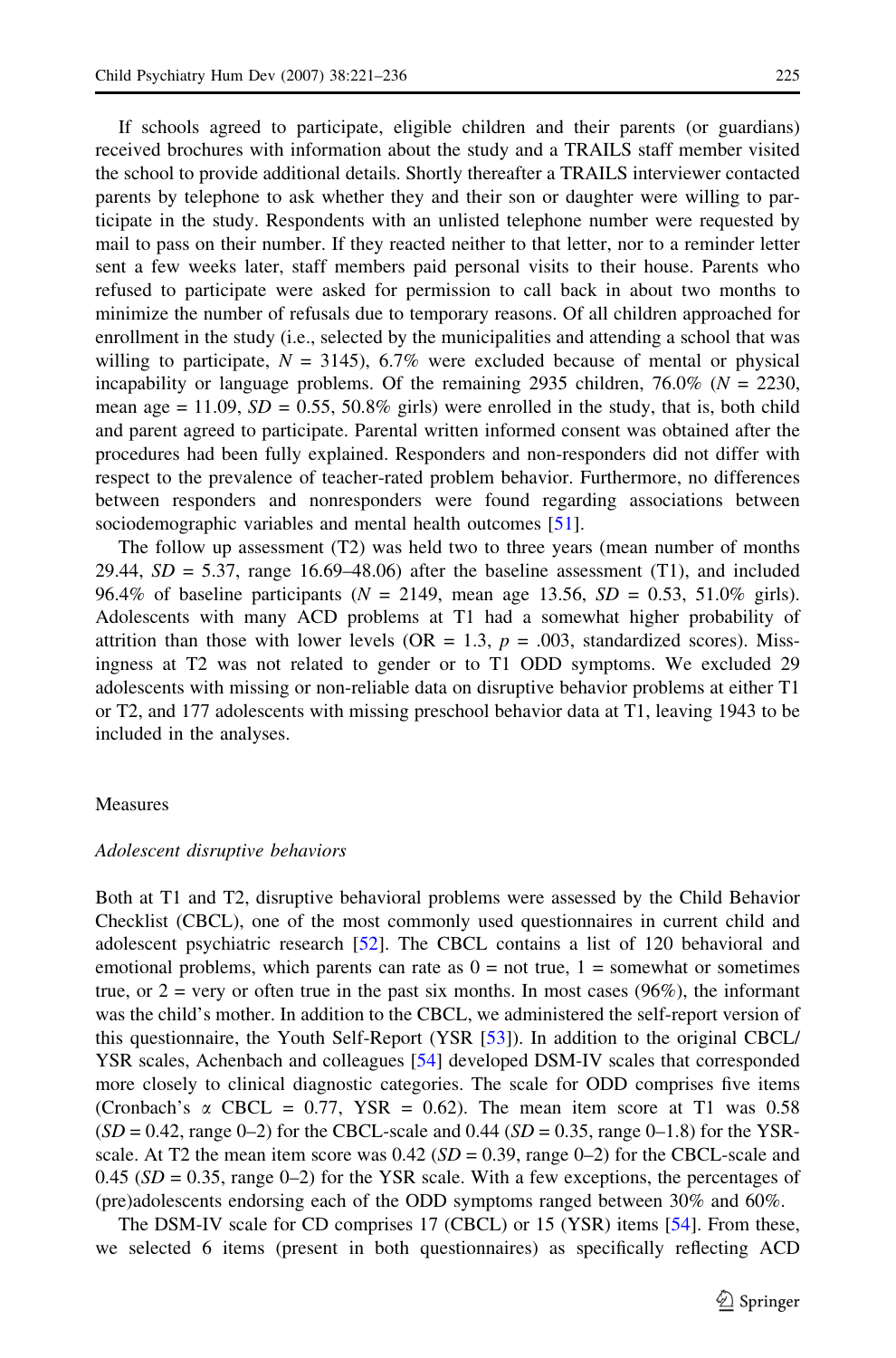symptoms, that is, behaviors that violate the basic rights of others. These items were being cruel/mean to others, bullying, destroying things belonging to others, fighting a lot, physically attacking people, stealing outside the home, and threatening people. To ensure that these symptoms represented a different dimension than the ODD symptoms, factor analyses (two factors, promax rotation) were performed on the five ODD symptoms and the six ACD symptoms for each informant (parent, child) and measurement (T1, T2). Although the CBCL and YSR scores at T1 and T2 showed some relatively minor differences, the factor loadings generally reflected the assumed distinction between ODD and ACD. Table 1 shows the factor loadings based on the mean item scores across informants and measurements. The item 'being cruel/mean to others' had relatively high loadings on both factors. This is probably due to the fact that it had a relatively high prevalence, because of which part of its variance could not be explained by the other, more severe, ACD symptoms. The item was maintained in the selection of ACD symptoms because conceptually it is an evident example of behaviors that are harmful to others. The variance explained by the two factors was  $51.2\%$ . The mean item score at T1 was 0.09 (SD = 0.18, range  $0-1.7$ ) for the CBCL-ACD scale and 0.14 ( $SD = 0.22$ , range  $0-1.5$ ) for the YSR-ACD scale. At T2 the mean item score was  $0.05$  ( $SD = 0.13$ , range 0–1.5) for the CBCL-ACD scale and  $0.13$  ( $SD = 0.19$ , range  $0-1.8$ ) for the YSR-ACD scale. As indicated by the relatively low mean item scores, the prevalence of the ACD symptoms was considerably lower than that of the ODD symptoms, and the percentage of (pre)adolescents endorsing each of the ACD symptoms ranged between 37% to less than 2%. The reliabilities (Cronbach's  $\alpha$ ) were 0.66 (T1 CBCL), 0.64 (T1 YSR), 0.64 (T2 CBCL), and 0.60 (T2 YSR).

The agreement between parent-reported (CBCL) and adolescent-reported disruptive behavior (YSR) problems was moderate (T1: ODD  $r = .30$ , ACD  $r = .30$ ; T2: ODD  $r = .35$ , ACD  $r = .33$ ). The mean standardized parent and adolescent scores were used as a measure of ODD and ACD in this study. These measures correlated highly  $(\geq .94)$  with the composite scores based on the highest (standardized) score of both informants. When CBCL/YSR data of one informant were missing or unreliable (missing YSRs: T1:  $n = 30$ , T2:  $n = 32$ ; missing CBCLs: T1:  $n = 2$ , T2:  $n = 144$ ), the composite score was based on only one informant.

| Item                               | Loading on factor 1 | Loading on factor 2 |  |
|------------------------------------|---------------------|---------------------|--|
| ODD Argues a lot                   | .66                 |                     |  |
| Disobedient at home                | .77                 |                     |  |
| Disobedient at school              | .44                 |                     |  |
| Stubborn/irritable                 | .77                 |                     |  |
| Temper tantrums/hot temper         | .48                 |                     |  |
| ACD Cruel/mean to others, bullying | .33                 | .39                 |  |
| Destroys others' belongings        |                     | .51                 |  |
| Fights a lot                       |                     | .66                 |  |
| Physically attacks people          |                     | .74                 |  |
| Steals outside the home            |                     | .46                 |  |
| Threatens people                   |                     | .64                 |  |

Table 1 Two factor pattern matrix for oppositional defiant disorder (ODD) and aggressive conduct disorder (ACD) symptoms

The table displays only loadings > .30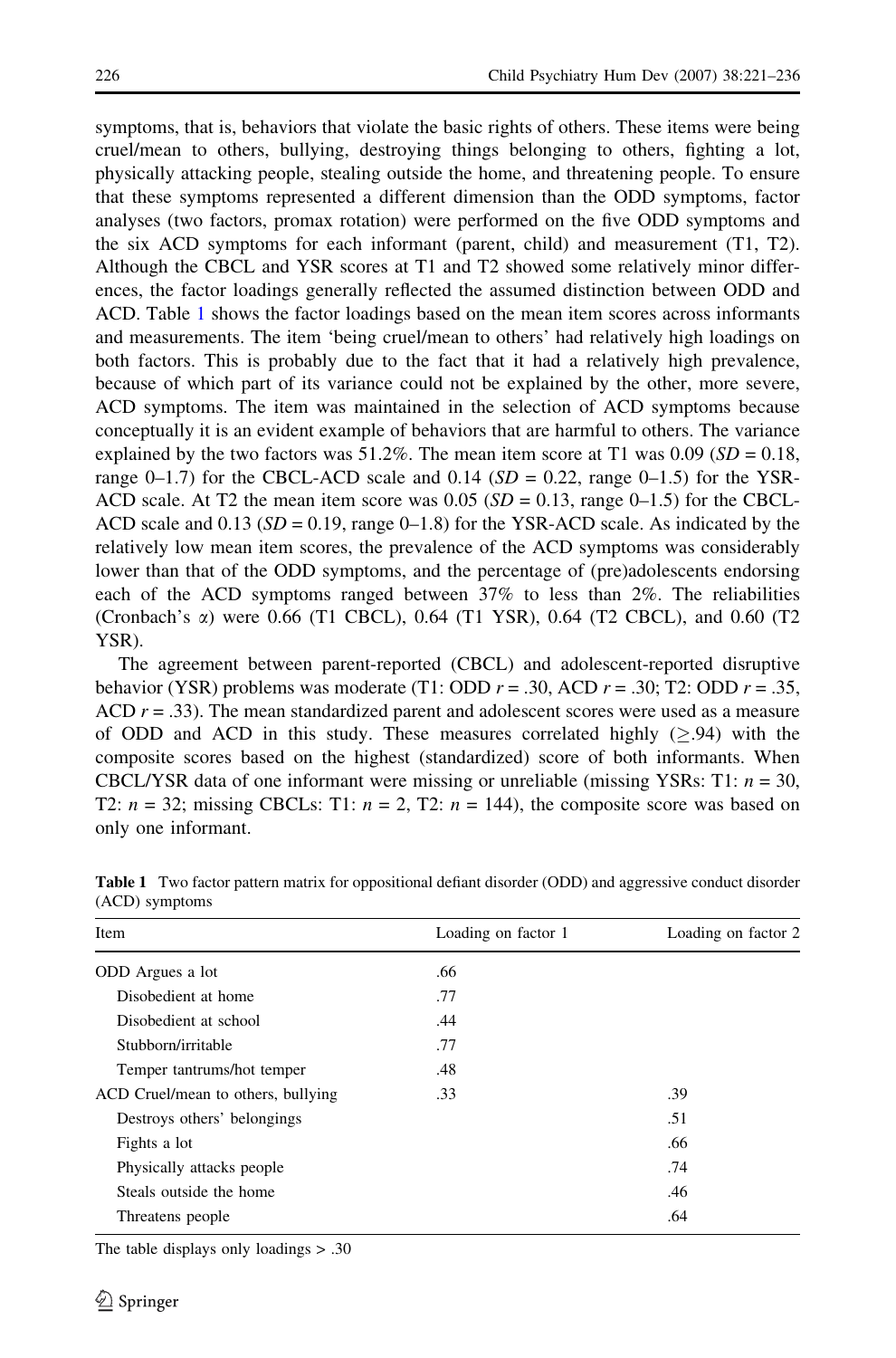## Preschool behaviors

Preschool behaviors were assessed retrospectively by parents at T1, using the questionnaire 'How was your child as a preschooler? (age 4–5)'. The questionnaire contains a list of 17 behavioral, emotional and motor items, which parents can rate on a fivepoint scale in relation to their child's peers;  $1 = a$  lot less than average,  $2 =$  less than average,  $3 = \text{average}$ ,  $4 = \text{more than average}$ ,  $5 = \text{a lot more than average}$ . Four items were selected as representing difficult preschool behaviors: hot temper, disobedience, bullying, and bossiness. Factor analysis (promax rotation) had revealed that these four behaviors made up a separate factor. We also constructed an overall preschool difficult behavior scale by averaging the items scores (Cronbach's  $\alpha = 0.70$ ). The item 'Was your child able to sense social situations well' was used as a measure of the preschoolers social understanding. The term 'social understanding' is used in this paper to reflect a person's ability to accurately perceive, interpret and grasp the nature of social interactions.

### Analysis

First, we examined bivariate associations between preschool behaviors and ODD and ACD symptoms at T1 and T2. Multiple linear regression analyses were then used to test the associations between preschool difficult behaviors and preschool social understanding on adolescent ODD and ACD, adjusted for gender and the other kind of disruptive behaviors (i.e., the effects on ODD were adjusted for ACD and vice versa). Preschool difficult behaviors, social understanding and their interaction were entered in the first step, and interactions of preschool behaviors and gender were entered in the second step. All continuous variables were standardized to mean 0 and standard deviation 1 in the regression analyses, to ease interpretation of the coefficients and avoid multicollinearity in the regression. Analyses were performed with both T1 and T2 ODD/ ACD as outcome variables. However, as associations between preschool behaviors and T1 outcomes were more likely to be inflated by informants' bias, we decided to present data on T2 outcomes only, and where T1 results deviated from T2 outcomes describe the differences. Finally, to examine the specificity of the effects for ACD as compared to other CD symptoms (reflecting violation of age-appropriate societal norms or rules), we repeated the above-described analyses with the full CD scale as outcome variable, adjusting for the ACD symptoms. A *p*-value smaller than  $.01$  was considered statistically significant.

#### **Results**

# Descriptive statistics

Table [2](#page-7-0) presents the distribution of preschool behaviors and adolescent disruptive behavioral problems (ODD and ACD) at both assessment waves (T1 and T2). The variables reflect the mean of the scale items (range: preschool variables 1–5, adolescent ODD/ ACD scores 0–2).

The correlations between these variables are presented in Table [3.](#page-7-0) Preschool difficult behaviors were moderately associated with disruptive disorders in (pre)adolescence, with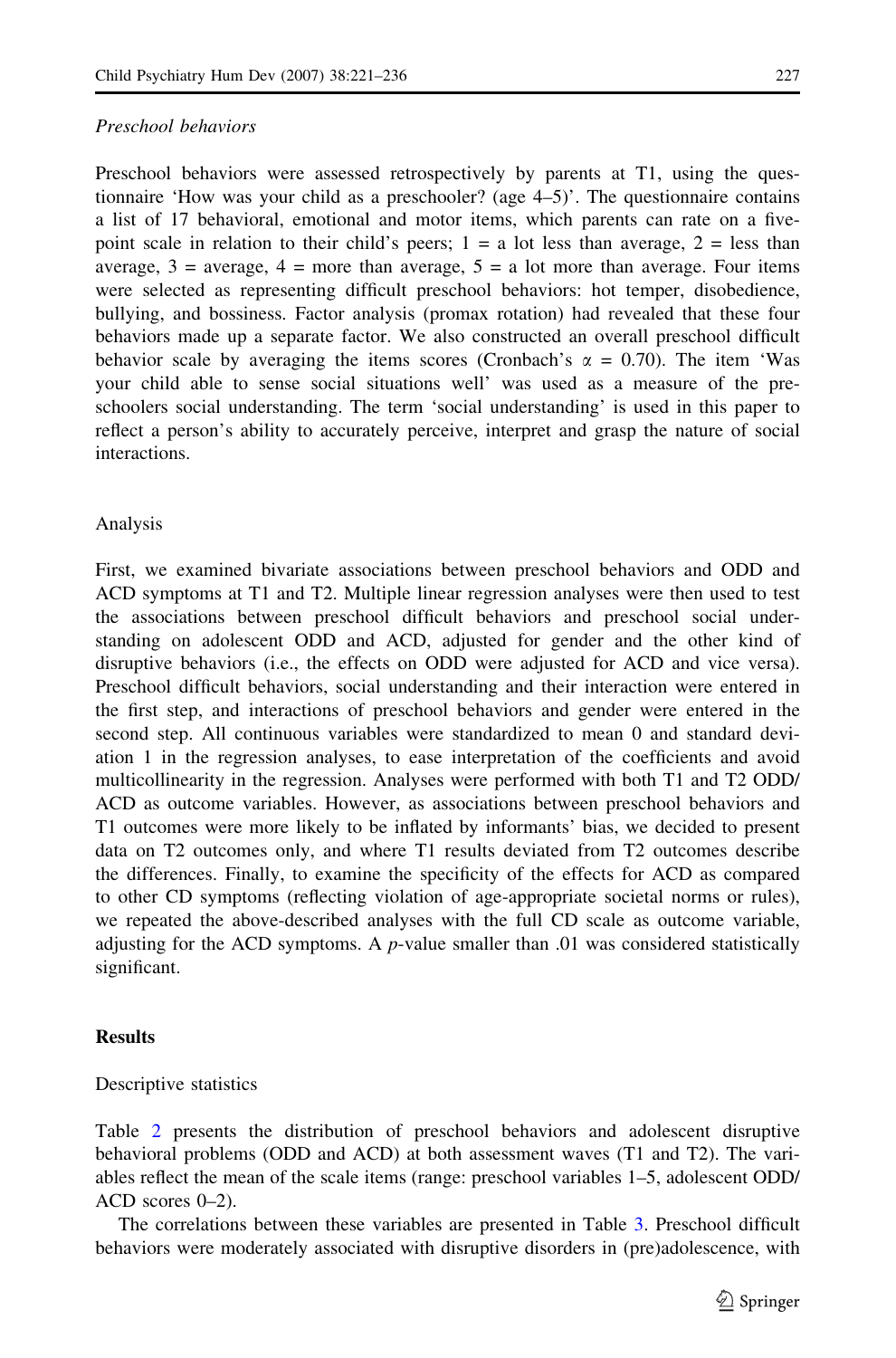| Mean | SD   |
|------|------|
| 2.56 | 0.65 |
| 2.65 | 1.01 |
| 2.88 | 0.74 |
| 2.13 | 0.86 |
| 2.60 | 0.95 |
| 3.24 | 0.78 |
|      |      |
| 0.51 | 0.31 |
| 0.11 | 0.16 |
| 0.44 | 0.31 |
| 0.09 | 0.14 |
|      |      |

<span id="page-7-0"></span>Table 2 Mean and standard deviation of Preschool behaviors and (pre)adolescent oppositional defiant disorder (ODD) and aggressive conduct disorder (ACD) problems ( $N = 1943$ )

Mean of unstandardized parent and self-report scores

Table 3 Correlations between preschool behaviors, oppositional defiant disorder (ODD) problems and aggressive conduct disorder (ACD) problems at T1 and T2, adjusted for gender ( $N = 1943$ )

|                         | Hot<br>temper |        |        | Disobedience Bullying Bossiness Social | understanding | <b>ODD</b><br>T1 | <b>ACD</b><br>T1 | <b>ODD</b><br>T <sub>2</sub> |
|-------------------------|---------------|--------|--------|----------------------------------------|---------------|------------------|------------------|------------------------------|
| Hot temper              |               |        |        |                                        |               |                  |                  |                              |
| Disobedience            | .36           |        |        |                                        |               |                  |                  |                              |
| <b>Bullying</b>         | .43           | .29    |        |                                        |               |                  |                  |                              |
| <b>Bossiness</b>        | .44           | .25    | .48    |                                        |               |                  |                  |                              |
| Social<br>understanding | $-.18$        | $-.26$ | $-.18$ | $-.08$                                 |               |                  |                  |                              |
| ODD T1                  | .36           | .28    | .23    | .27                                    | $-.15$        |                  |                  |                              |
| ACD T1                  | .22           | .21    | .29    | .19                                    | $-.18$        | .56              |                  |                              |
| ODD T <sub>2</sub>      | .25           | .22    | .17    | .22                                    | $-.12$        | .53              | .34              |                              |
| ACD T <sub>2</sub>      | .19           | .18    | .21    | .17                                    | $-.15$        | .39              | .56              | .56                          |

All correlations were significant at  $p < .01$ 

somewhat higher correlations for T1 than for T2 outcomes. Except for bullying, correlations with ODD were higher than those with ACD. Preschool social understanding showed relatively weak associations with ODD and ACD, in particular ODD. High correlations between ODD and ACD suggest considerable comorbidity of the two conditions.

# Preschool predictors of adolescent ODD and ACD

Table [4](#page-8-0) shows the main effects and interactions of preschool difficult behaviors and preschool social understanding with ODD or ACD at T2 as outcome variables, adjusted for gender and the other outcome (i.e., the effects for ODD were adjusted for ACD and vice versa). Preschool difficult behaviors predicted both ODD and ACD problems in adolescence. Early social understanding was associated with ACD but not with ODD. Interaction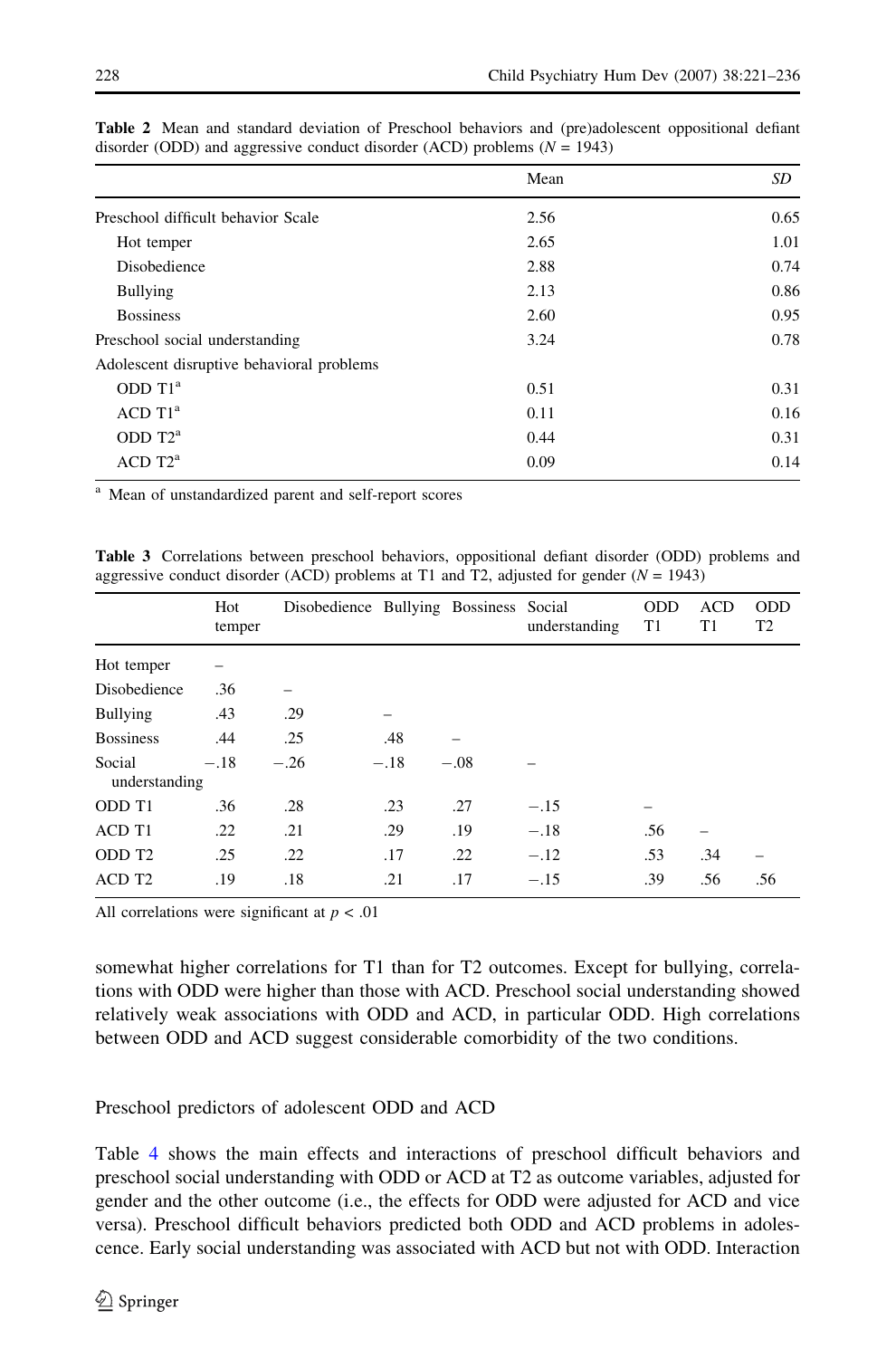|                                                              |         | T2 ODD $(R^2 = .35)$ |         | T <sub>2</sub> ACD $(R^2 = .36)$ |  |
|--------------------------------------------------------------|---------|----------------------|---------|----------------------------------|--|
|                                                              | B       | p                    | B       | p                                |  |
| T <sub>2</sub> AC <sub>D</sub>                               | 0.54    | < 0.001              |         |                                  |  |
| T <sub>2</sub> ODD                                           |         |                      | 0.53    | < 0.001                          |  |
| Gender (male)                                                | $-0.25$ | < 0.001              | 0.33    | < 0.001                          |  |
| Preschool disruptive behaviors                               | 0.17    | < 0.001              | 0.06    | .001                             |  |
| Preschool social understanding                               | $-0.01$ | .609                 | $-0.06$ | .002                             |  |
| Preschool social understanding $\times$ disruptive behaviors | $-0.00$ | .762                 | $-0.05$ | < 0.001                          |  |

<span id="page-8-0"></span>Table 4 Regression model showing effects of preschool difficult behaviors, social understanding and their interactions on ODD and ACD at T2  $(N = 1943)$ 

effects between preschool social understanding and difficult behaviors were found with respect to ACD but not ODD. None of the interactions between gender and preschool behaviors were statistically significant. Adjusted for gender and ACD respectively ODD, preschool behaviors explained 2.7% of the variance in ODD problems and 1.2% of the variance in ACD problems.

# Individual difficult behaviors

Hot temper, disobedience, and bossiness were all significant predictors of ODD problems (Bs between 0.12 and 0.14,  $ps < .001$ ), while the association with bullying was marginally significant ( $B = 0.05$ ,  $p = .01$ ). When all preschool behaviors were included in the model simultaneously, the effects of hot temper, disobedience, and bossiness remained significant (Bs between 0.08 and 0.10,  $ps < .001$ ), while the effect of bullying showed a trend in the opposite direction ( $B = -0.05$ ,  $p = .02$ ). ACD was only significantly predicted by preschool bullying ( $B = 0.10$ ,  $p < .001$ ); the other associations showed a trend (all  $Bs = .04$ ,  $ps$  between .02 and .05). When the effects of all preschool difficult behaviors were adjusted for each other, bullying remained significantly associated with ACD problems  $(B = 0.11, p < .001)$ , while the effect of other behaviors had disappeared (Bs between  $-0.01$  and 0.02, all p-values  $> .41$ ). With regard to ODD, none of the preschool difficult behaviors interacted with early social understanding (all  $p$ -values  $> .29$ ). With regard to ACD, significant interactions were found for bullying  $(B = -0.08, p < .001)$  and bossiness  $(B = -0.05, p < .01)$ , while a trend was seen for disobedience and hot temper ( $B = -0.03$ ,  $p = 0.04$  for both behaviors).

#### Preadolescence versus early adolescence

Comparable to T2, preschool difficult behaviors predicted ODD at T1, and neither the main effect of social understanding nor the interaction of social understanding and preschool difficult behaviors was significant. Also comparable to T2, all individual preschool difficult behaviors were significantly related to T1 ODD problems, and the sign of the effect of bullying was reversed when adjusting for other preschool behaviors. As concerning T1 ACD problems, most results were similar to those regarding T2 problems, but the interaction effect of preschool social understanding and difficult behaviors failed to reach statistical significance at T1 ( $B = -0.02$ ,  $p = .07$ ). Similarly, although the results suggest an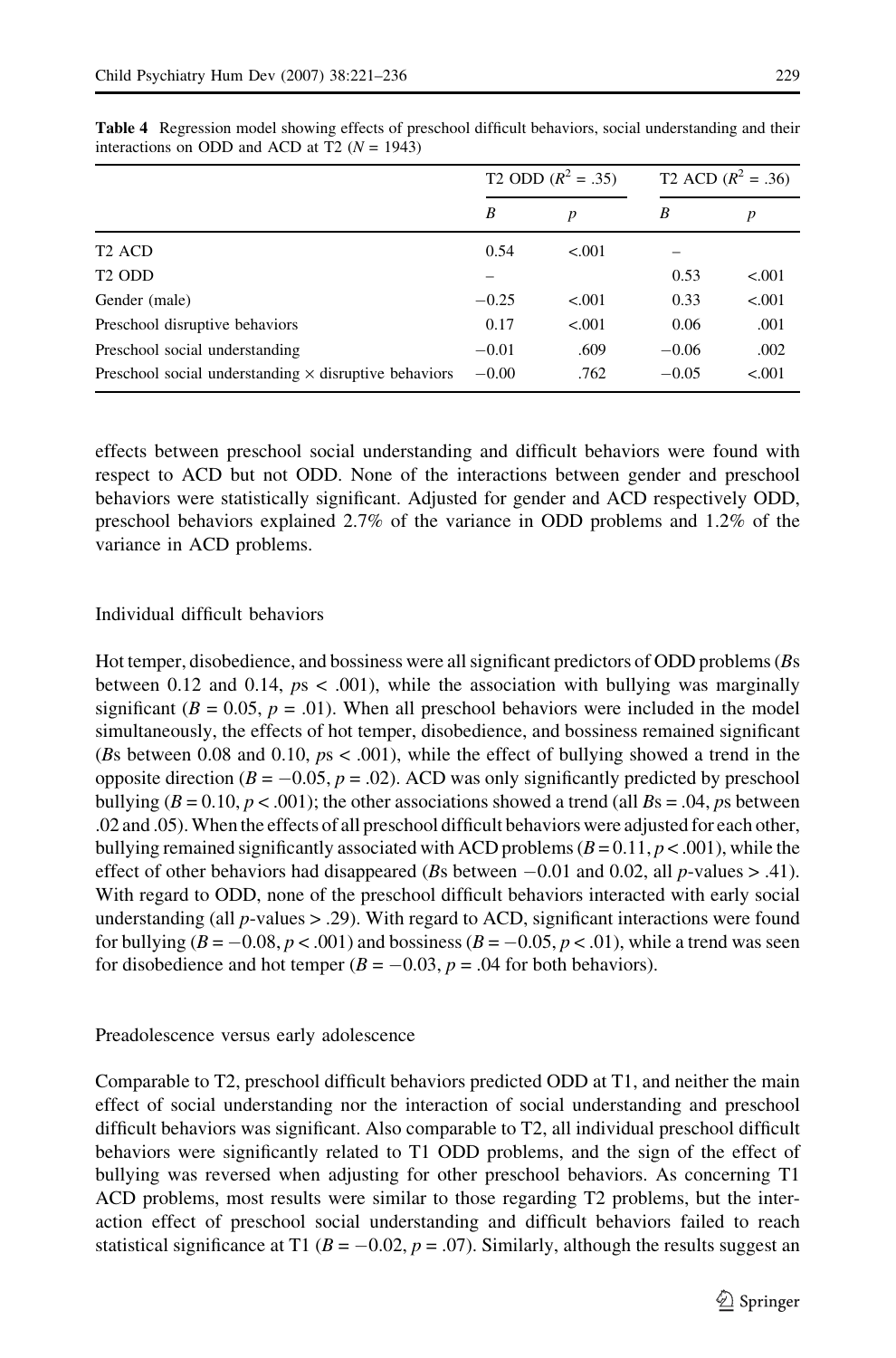interaction effect for bullying  $(B = -0.04, p = .02)$ , none of the interactions with individual preschool difficult behaviors was significant.

# ACD versus CD

Using the full CD scale as the outcome variable instead of the ACD scale yielded effects that were roughly similar but slightly weaker than to the ones presented in Table [4,](#page-8-0) with a trend for the main effect of social understanding ( $B = -0.03$ ,  $p = .034$ ) and a significant interaction of social understanding and difficult behaviors ( $B = -0.04$ ,  $p = .005$ ). However, these effects disappeared (main effect:  $B = 0.00$ ,  $p = .985$ ; interaction:  $B = -0.00$ ,  $p = .673$ ) when adjusting for ACD symptoms; indicating that the association between CD and early social understanding was fully accounted for by the ACD symptoms.

# Discussion

# Main findings

The aim of this study was to investigate to what extent early social understanding directly and in interaction with preschool difficult behaviors predicted symptoms of ODD and ACD during pre- and early adolescence. In addition, we were interested in the role of particular preschool behaviors (hot temper, disobedience, bossiness and bullying) in distinguishing between later diagnoses of ODD and ACD. We hypothesized that (1) adolescents with ACD symptoms would show greater deficits in preschool social understanding than those with behaviors typical of ODD, and (2) preschool difficult behaviors would interact with early social understanding to predict later ACD but not ODD. Both hypotheses were fully supported by our results, suggesting that social understanding is a major distinguishing factor between ODD and ACD. The findings were specific for aggressive CD symptoms, as opposed to CD symptoms reflecting violation of age-appropriate societal norms or rules. Analysis of the individual preschool difficult behaviors indicated a difference between bullying on the one hand and hot temper, disobedience, and bossiness on the other hand: adjusted for each other, all behaviors except bullying increased the probability of later ODD, but only bullying significantly predicted ACD. None of the individual preschool difficult behaviors interacted with social understanding to predict later ODD. Regarding ACD, social understanding significantly interacted with bullying and bossiness to predict later ACD, while a trend was found for the interaction between social understanding, and, respectively, disobedience and hot temper. As opposed to our expectations, the effects were largely similar for preadolescent and early adolescent outcomes, except that the social component of ACD seemed somewhat weaker in preadolescents (no significant interaction of social understanding and preschool difficult behaviors).

Preschool disruptive behaviors, preschool social cognition and adolescent ODD/ACD

Our finding that preschool difficult behaviors were collectively associated with both adolescent ODD and adolescent ACD is consistent with earlier reports on the continuity of difficult behavior from preschool years through childhood into adolescence [[21](#page-14-0), [25](#page-14-0)], and shows that this continuity is not restricted to a specific outcome.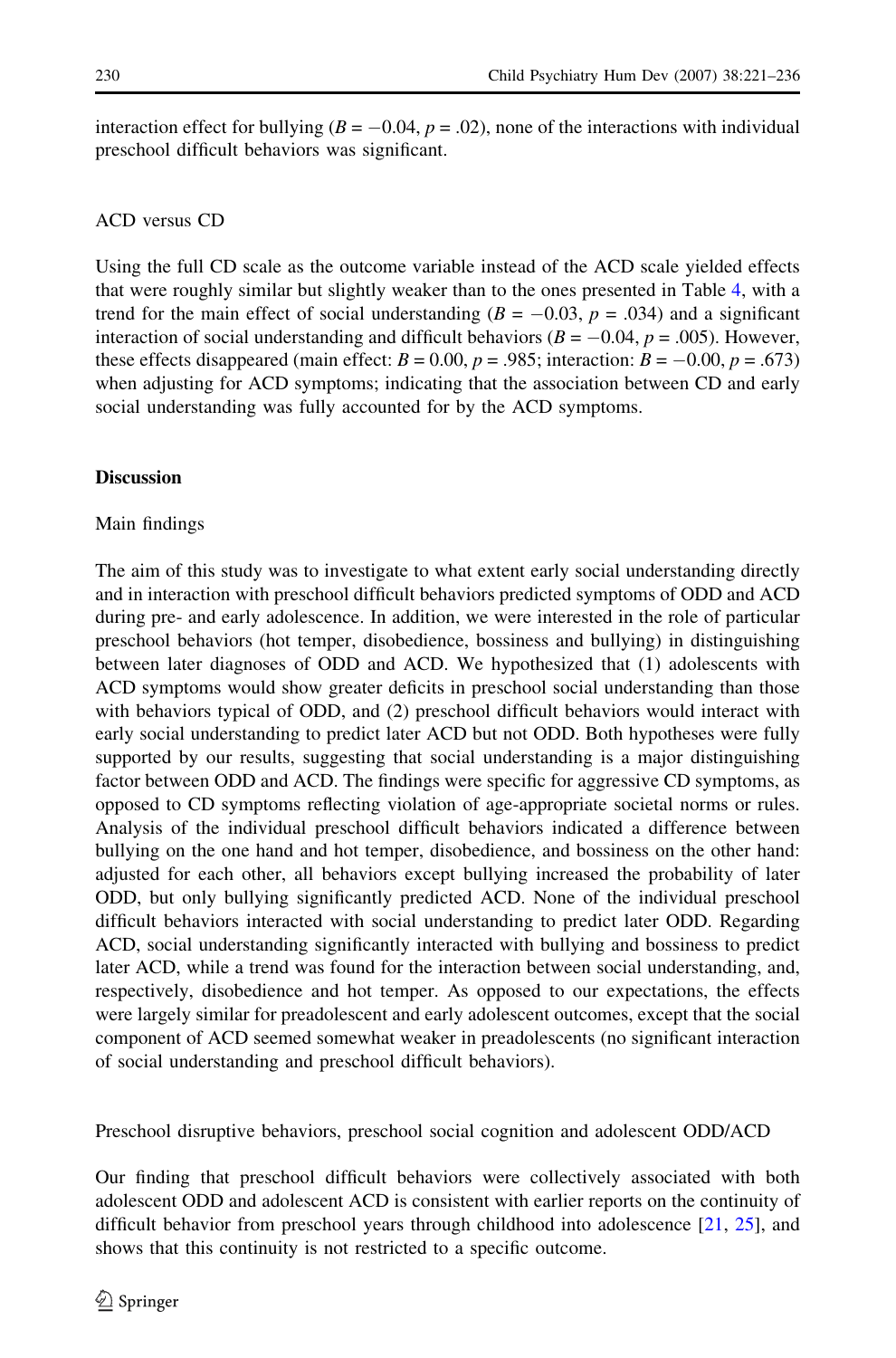Poor early social understanding predicted ACD but not ODD, which supports the argument that ACD symptoms fundamentally reflect a lack of empathy for others, associated with an early deficit in social understanding [\[11](#page-13-0)]. Impairment in children's ability to accurately read or interpret social situations can lead to reactive aggression through the misattribution of hostility to others' behavior [\[38,](#page-14-0) [39](#page-14-0)]. In addition to directly leading to aggression, poor social understanding can reinforce and exacerbate aggressive behavior throughout childhood [\[43\]](#page-14-0). Peer rejection may be an important mediator in the link between difficulties in social understanding and the development of aggressive disruptive behavior [\[45\]](#page-15-0), and may further interfere with the development of social understanding [[31](#page-14-0)]. Peer rejection generally leads to relationships of lesser quality and hence reduces options to learn from peer experiences. In turn, this may devalue the motivation to preserve peer relationships, thereby increasing the probability of aggression as a strategy to achieve one's goals.

Adjusted for ACD, preschool social understanding did not predict ODD, neither as a main effect nor in interaction with difficult behaviors. This is consistent with results found in a clinical sample by Green and colleagues  $[11]$  $[11]$  $[11]$ , who identified social impairments as an important distinguishing factor between subjects with ODD alone and those with comorbid CD. Hence, ODD symptoms may result from a wide range of social and psychobiological risk factors (notably problems with affective modulation and self-regulation [\[15](#page-13-0)]), but difficulties in understanding social clues do not seem to be among them.

## Individual preschool difficult behaviors

Whereas all individual preschool difficult behaviors except bullying were significant predictors of ODD, only bullying directly predicted ACD. The finding that early bullying predicts the development of later ACD is in line with previous research that reports increased conduct problems in children who are involved in direct bullying [[55](#page-15-0)]. Whilst research with young children is limited, bullying in primary school shows continuity into adolescence [[56](#page-15-0)] and is recognized as an early indicator of persistent conduct problems.

Bullying can be considered a specific kind of aggression, in that it is social in nature and context [\[57,](#page-15-0) [58\]](#page-15-0), and involves an intent to cause harm to the victim [\[59,](#page-15-0) [60\]](#page-15-0). The traditional social cognitive approach to aggression explains bullying as a social cognitive deficit, with bullies' poor social understanding being central to their hurtful behavior [[38\]](#page-14-0). Our finding that early bullying interacted with poor social understanding in the development of ACD supports this view, and suggests continuity of cruel and harmful behavior from preschool age into adolescence. In contrast, however, it has also been argued that 'pure' bullies are 'skilled manipulators' who use their cool cognition (superior social cognitive skills combined with low empathic disposition) to manipulate and dominate others to inflict suffering. A review of the literature on subgroups of bullying [[58](#page-15-0)] suggests that the children who show both aggressive behavior and poor social understanding are likely to not only bully other children, but be victimized by others as well (bully/victims). Bully/victims have been reported to have a higher probability to develop conduct problems than 'pure' bullies [[55](#page-15-0), [61,](#page-15-0) [62\]](#page-15-0). Most likely, the children identified as preschool bullies in our study fit the profile of bully/victims better than that of skilled manipulators, not only because of their young age, but also because some parents may have interpreted preschool bullying as aggressive behavior in general, rather than as harmful acts directed towards specifically selected victims. Furthermore, Veenstra et al. [[63\]](#page-15-0) reported moderate associations between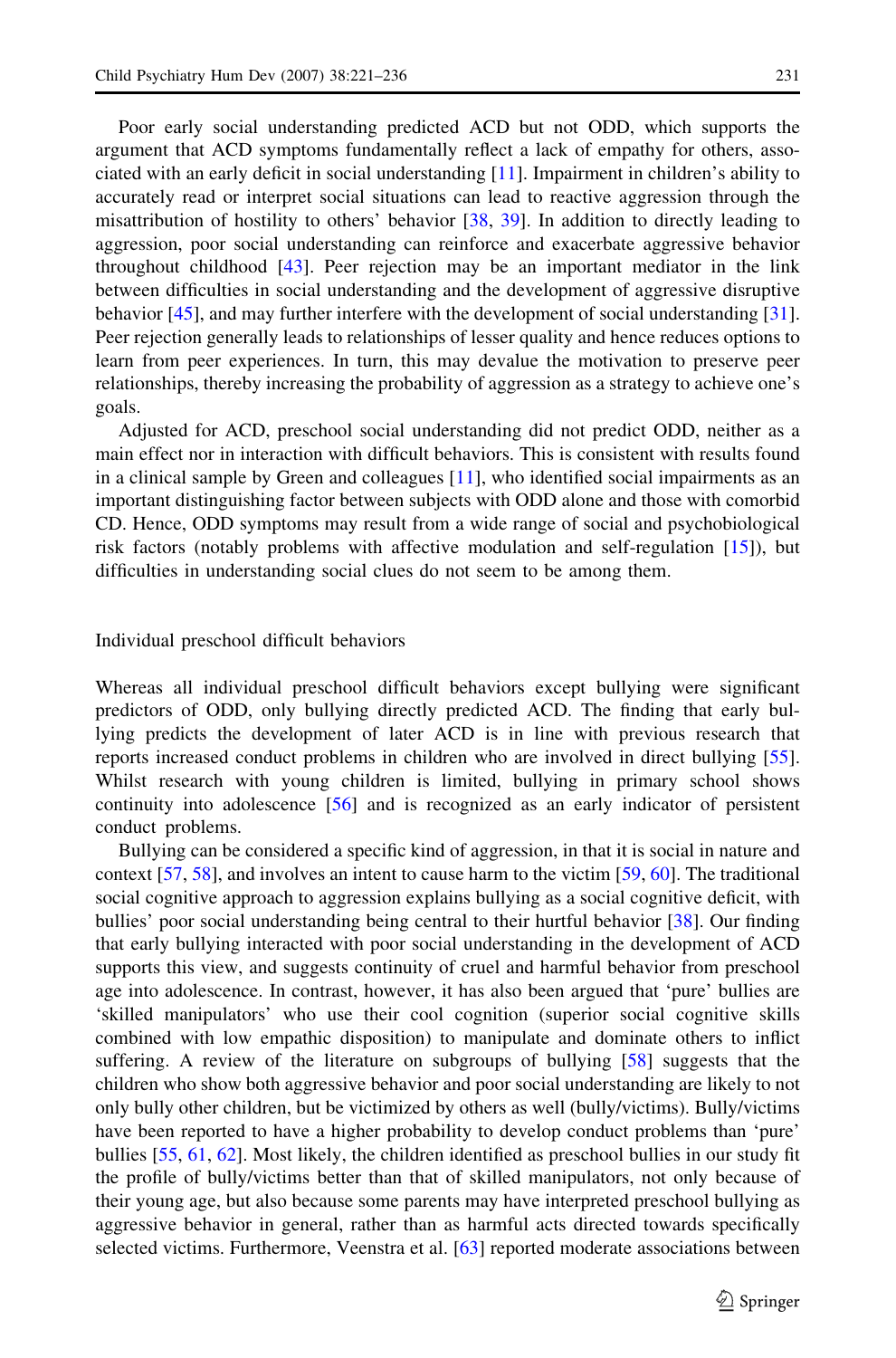preschool bullying and victimization in our sample, supporting the notion that a sizeable group of the preschool bullies in our study were also victims.

Adjusted for other preschool difficult behaviors, bullying was not associated with ODD problems. This suggests that the component of preschool bullying not shared with other preschool difficult behaviors is specifically associated with aggressive conduct problems, and not with oppositional defiant behaviors.

Is it useful to distinguish between preschool behaviors or are they all part of a spectrum of difficultness? Our results showed there is not much point in differentiating between preschool hot temper, disobedience, and bossiness. Preschool bullying on the other hand, alone and in interaction with poor social understanding, seems to reflect a specific aspect of difficult behaviors which highlights the difference in the social component between adolescent ODD and ACD.

### Preadolescent and early adolescent ODD and ACD

Our results showed no major differences between preadolescent and early adolescent outcomes. Correlations between preschool variables and disruptive behavior problems were somewhat higher at preadolescence than at early adolescence. This could reflect inflated association resulting from the simultaneous assessment of preschool and preadolescent behaviors. The weaker associations at adolescence could also denote the presence adolescent-onset cases, assumed to be less related to early-childhood risk factors [\[26\]](#page-14-0). At any case, the differences were marginal. Adolescence-limited conduct problems have been defined as disruptive behavior emerging at age 15–18 years, due to a gap between biological and social maturity [[26](#page-14-0)]. The relatively low age of our participants at the second assessment wave (average 13.6 years) and the lack of increase in the number of disruptive problems between the first and second wave suggest that we may have been too early to measure any potential age effects. Apart from the slightly higher correlations at preadolescence, the only difference between associations with preadolescent and adolescent outcomes was that the interaction between social understanding and preschool difficult behavior was significant in adolescence, but not in preadolescence. This could indicate that social skills are gaining importance during early adolescence. However, the age-related differences were so small that we feel it would be overly speculative to expand on this issue.

Strengths, limitations, and recommendations for future research

Important strengths of this study are that it was based on a large representative population sample of (pre)adolescents, and involved multiple informants. Furthermore, the mental health questionnaires (CBCL/YSR) used allowed us to create DSM-IV-based ODD and (A)CD scales, and assess qualitative differences between the two disorders. The main limitation of the study is that preschool variables were retrospectively reported, more than five years later at preadolescence. Although we mainly presented data on adolescent ACD and ODD to reduce the risk of inflated associations due to simultaneous data collection, retrospective data have clear weaknesses and we do not know how well parents can judge preschool behaviors several years later. Besides recall biases, parents' reports may be prejudiced by their own norms and attitudes regarding normal and deviant (social) behaviors and functioning. In addition, we used only one measure of preschool social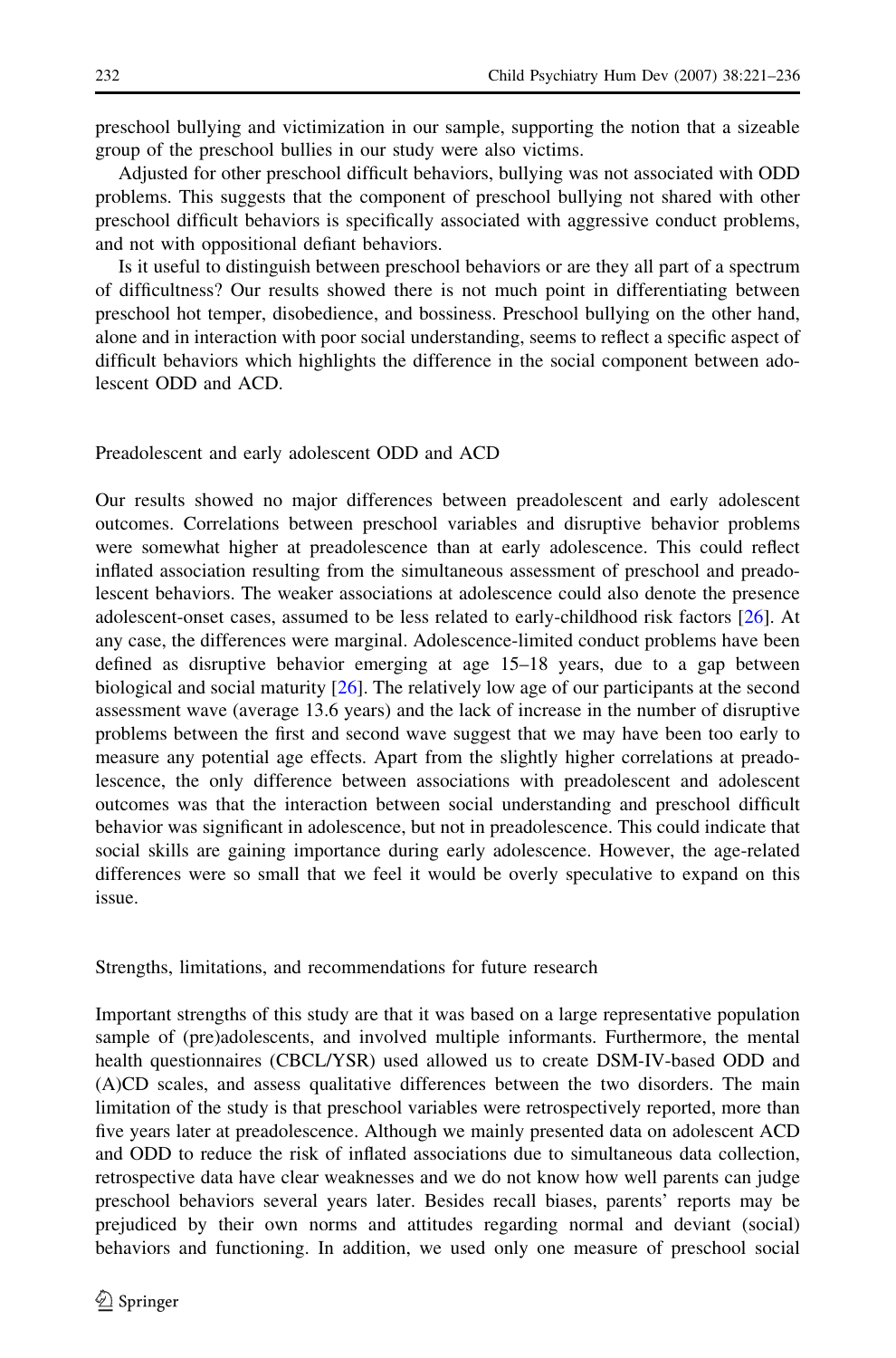understanding, of unknown validity, which limits the discussion of the precise social deficits involved in the development of ACD. On the other hand, the significance of a single item in qualitatively differentiating between the development of ACD and ODD should also be noted as a strength of this study.

Although the current study results, due to lack of prospective data, are inconclusive regarding the exact relationship between preschool behaviors and the development of ACD and ODD, they provide clues for the distinction between ODD and ACD: although both ODD and ACD are disruptive behavioral disorders, with ACD reflecting an increased level of severity, they may be qualitatively different in terms of the social component of the disorder.

Tentatively, the association between preschool behavioral difficulties and adolescence disruptive behavioral problems found in our and previous studies hints that early intervention programs for difficult preschoolers could be beneficial to prevent nonadaptive developmental trajectories. Particularly efforts to increase self-regulation skills may be effective in this respect. Children with impaired social skills deserve special attention. Considering that poor social understanding not only has an effect on the development of ACD in its own but also amplifies the risk associated with difficult preschool behaviors, early intervention programs aimed at improving social understanding in children with deficits in this domain might prevent negative spirals of aggression and rejection leading to severe behavioral problems.

It should be noted that the effects found in this study were small and call for replication in other samples. In addition, the results have highlighted areas that need further research. First, prospective studies starting in preschool years and continuing throughout adolescence are required in order to examine the relationship between social understanding and specific disruptive behavioral disorders in more detail and avoid recall bias. Observations of actual preschool behaviors or the use of (preschool) educators as informants may prevent parent-related biases due to family norms about appropriate behaviors. Second, research is called for that includes further measures of social understanding to establish the nature of the social deficits involved, for instance by using various theory of mind tasks [[64](#page-15-0)]. Third, our findings suggest that early invention programs may reduce the likelihood of later disruptive behavior problems in difficult preschoolers, but more research is needed to establish the feasibility of such programs, the specific groups that should be targeted, and the clinical relevance of the outcomes.

#### Summary

This article describes preschool social understanding and difficult behaviors (hot temper, disobedience, bossiness and bullying) as predictors of symptoms of ODD and ACD in a Dutch population sample of (pre)adolescents. All difficult preschool behaviors except bullying were associated with adolescent ODD, while only bullying significantly predicted adolescent ACD. Furthermore, the results suggest a qualitative difference between ODD and ACD in terms of the social component of the disorders: poor preschool social understanding was associated with the development of ACD but not of ODD; and poor social understanding interacted with difficult preschool behaviors to predict later ACD but not ODD. The findings were specific for aggressive CD symptoms, as opposed to CD symptoms reflecting violation of age-appropriate societal norms or rules. The finding that deficient social skills were implicated in the developed of ACD but not in the development of ODD may help to demarcate the individuality of each syndrome. Major differences were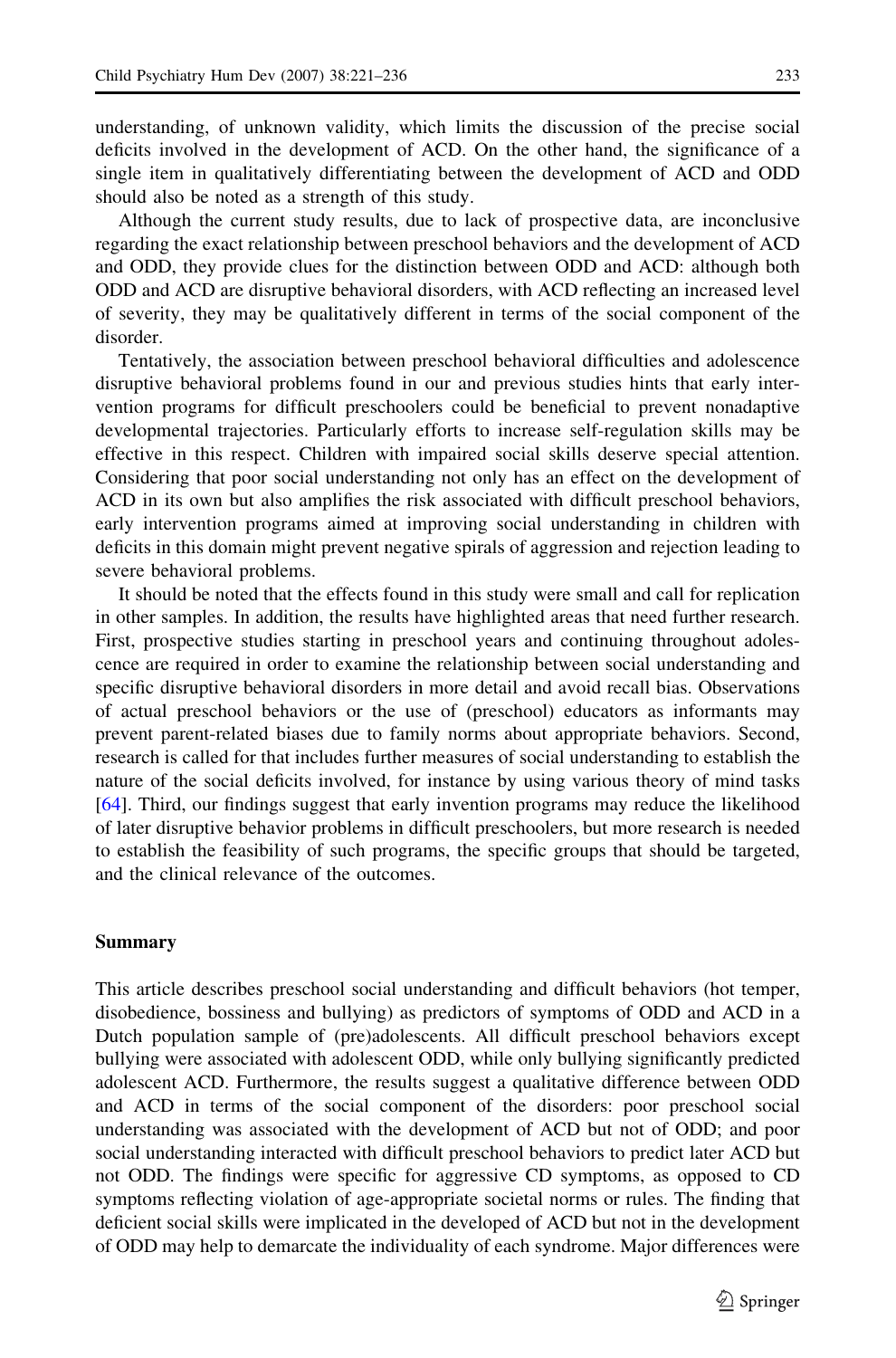<span id="page-13-0"></span>found neither between boys and girls, nor between preadolescent and early adolescent outcomes. The results suggest that early intervention programs for difficult preschoolers might be beneficial to prevent nonadaptive developmental trajectories, and that children with impaired social skills deserve special attention because mutual reinforcement of aggression and rejection may lead to increasingly severe behavioral problems.

Acknowledgments This research is part of the TRacking Adolescents' Individual Lives Survey (TRAILS). Participating centers of TRAILS include various Departments of the University of Groningen, the Erasmus Medical Center of Rotterdam, the University of Nijmegen, the Trimbos Institute, and the University of Utrecht, The Netherlands. TRAILS is financially supported by grants from the Netherlands Organization for Scientific Research (GB-MW 940-38-011, GB-MAG 480-01-006, ZonMw 100.001.001; NWO 175.010.2003.005) and the Department of Justice (WODC), and by the participating centers.

### References

- 1. Frick PJ (2001) Effective interventions for children and adolescents with conduct disorder. Can J Psychiatry 46:597–608
- 2. Lahey BB, Loeber R, Quay HC, Frick PJ, Grimm J (1997) Oppositional defiant disorder and conduct disorder. In: Widiger TA, Frances AJ, Pincus HA, Ross R, First MB, Davis W (eds) DSM-IV Sourcebook, vol. 3. American Psychiatric Press, Washington DC, pp 189–209
- 3. American Psychiatric Association (1994) Diagnostic and statistical manual of mental disorders, 4th edn. American Psychiatric Association, Washington, DC
- 4. Lahey BB, Loeber R, Quay HC, Frick PJ, Grimm J (1992) Oppositional defiant and conduct disorders: Issues to be resolved for DSM-IV. J Am Acad Child Adolesc Psychiatry 31:539–546
- 5. Loeber R, Green SM, Keenan K, Lahey BB (1995) Which boys will fare worst? Early predictors of the onset of conduct disorder in a six-year longitudinal study. J Am Acad Child Adolesc Psychiatry 34:499– 509
- 6. Cohen P, Flory M (1998) Issues in the disruptive behavior disorders: Attention deficit disorder without hyperactivity and the differential validity of oppositional defiant and conduct disorders. In: Widiger T (ed) DSM-IV Sourcebook, vol. 4. American Psychiatric Press, Washington DC, pp 455–463
- 7. Maughan B, Rowe R, Messer J, Goodman R, Meltzer H (2004) Conduct disorder and oppositional defiant disorder in a national sample: developmental epidemiology. J Child Psychol Psychiatry 45:609– 621
- 8. Rowe R, Maughan B, Pickles A, Costello EJ, Angold A (2002) The relationship between DSM-IV oppositional defiant disorder and conduct disorder: findings from the Great Smokey Mountains Study. J Child Psychol Psychiatry 43:365–373
- 9. Sondeijker FEPL, Ferdinand RF, Oldehinkel AJ, Veenstra R, De Winter AF, Ormel J, Verhulst FC (2005) Classes of adolescents with disruptive behaviors in a general population sample. Soc Psychiatry Psychiatr Epidemiol 40:931–938
- 10. Loeber R, Burke JD, Lahey BB, Winters A, Zera M (2000) Oppositional defiant and conduct disorder: a review of the past 10 years, Part I. J Am Acad Child Adolesc Psychiatry 39:1468–1484
- 11. Greene RW, Biederman J, Zerwas S, Monuteaux MC, Goring JC, Faraone SV (2002) Psychiatric comorbidity, family dysfunction, and social impairment in referred youth with oppositional defiant disorder. Am J Psychiatry 159:1214–1224
- 12. Lahey BB, Miller TL, Gordon RA, Riley AW (1999) Developmental epidemiology of the disruptive behavior disorders. In: Quay HC, Hogan A (eds) Handbook of the disruptive behavior disorders. Plenum Press, New York, pp. 23–48
- 13. Langbehn DR, Cadoret RJ, Stewart MA, Troughton EP, Yates WR (1998) Distinct contributions of conduct and oppositional defiant symptoms to adult antisocial behavior: evidence from an adoption study. Arch Gen Psychiatry 55:821–829
- 14. Hill J (2002) Biological, psychological and social processes in the conduct disorders. J Child Psychol Psychiatry 43:133–164
- 15. Greene RW, Doyle AE (1999) Toward a transactional conceptualization of oppositional defiant disorder: implications for treatment and assessment. Clin Child Fam Psychol Rev 2:129–148
- 16. Campbell SB (1995) Behavior problems in preschool children: a review of recent research. J Child Psychol Psychiatry 36:113–149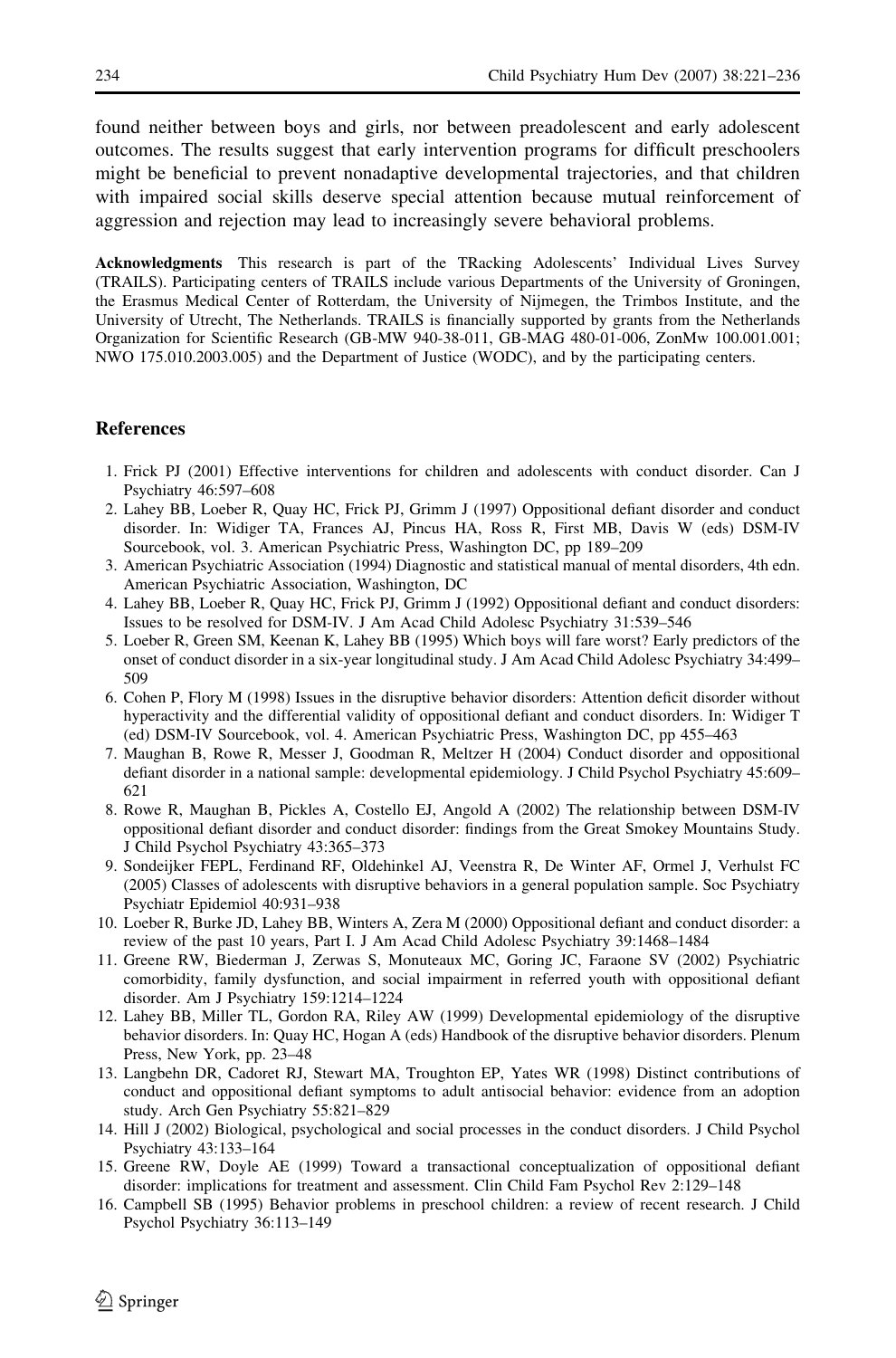- <span id="page-14-0"></span>17. Moffitt TE (1990) Juvenile delinquency and attention deficit disorder: Boys' developmental trajectories from age 3 to age 15. Child Dev 61: 893–910
- 18. Robins LN (1978) Sturdy childhood predictors of adult antisocial behavior: replications from longitudinal studies. Psychol Med 8:611–622
- 19. Campbell SB (1990) Behavior problems in preschool children: clinical and developmental issues. Guilford Press, New York
- 20. Caspi S (2000) The child is father of the man: personality continuities from childhood to adulthood. J Pers Social Psychol 78:158–172
- 21. Fischer M, Rolf JE, Hasazi JE, Cummings L (1984) Follow-up of a preschool epidemiological sample: cross-age continuities and predictions of later adjustment with internalizing and externalizing dimensions of behavior. Child Dev 55:137–150
- 22. Lacourse E, Cote S, Nagin DS, Vitaro F, Brendgen M, Tremblay RE (2002) A longitudinal-experimental approach to testing theories of antisocial behavior development. Dev Psychopathol 14:909–924
- 23. Mesman J, Koot HM (2001) Early preschool predictors of preadolescent internalizing and externalizing DSM-IV diagnoses. J Am Acad Child Adolesc Psychiatry 40:1029–1036
- 24. Pierce EW, Ewing LJ, Campbell SB (1999) Diagnostic status and symptomatic behavior of hard-tomanage preschool children in middle childhood and early adolescence. J Clin Child Psychol 28:44–57
- 25. Verhulst FC, Van der Ende J (1992) Six-year stability of parent-reported problem behavior in an epidemiological sample. J Abnorm Child Psychol 20:595–610
- 26. Moffitt TE, Caspi A, Rutter M, Silva PA (2001) Sex difference sin antisocial behavior: Conduct disorder, delinquency and violence in the Dunedin Longitudinal Study. Cambridge University Press, Cambridge
- 27. Strayer J, Roberts W (2004) Empathy and observed anger and aggression in five-year-olds. Soc Dev  $13.1 - 13$
- 28. Deater-Deckard K, Dodge KA, Bates JE, Pettit GS (1998) Multiple risk factors in the development of externalizing behavior problems: group and individual differences. Dev Psychopathol 10:469–493
- 29. Dodge KA (1980) Social cognition and children's aggressive behavior. Child Dev 51:162–170
- 30. Holmes SE, Slaughter JR, Kashani J (2001) Risk factors in childhood that lead to the development of conduct disorder and antisocial personality disorder. Child Psychiatry Hum Dev 31:183–193
- 31. Hay DF, Payne A, Chadwick A (2004) Peer relations in childhood. J Child Psychol Psychiatry 45:84– 108
- 32. Pope AW, Bierman KL, Mumma GH (1989) Relations between hyperactive and aggressive behavior and peer relations at three elementary grade levels. J Abnorm Child Psychol 17:253–267
- 33. Vitaro F, Tremblay RE, Bukowski WM (2001) Friends, friendships and conduct disorders. In: Hill J, Maughan B (eds) Conduct disorders in childhood and adolescence. Cambridge University Press, Cambridge, pp 346–376
- 34. Snyder J, Horsch E, Childs J (1997) Peer relationships of young children: affiliative choices and the shaping of aggressive behavior. J Clin Child Psychol 26:145–156
- 35. Putallaz M, Wasserman A (1990) Children's entry behavior. In: Asher SR, Coie JD (eds) Peer rejection in childhood. Cambridge University Press, New York, pp 60–89
- 36. Hughes C, White A, Sharpen J, Dunn J (2000) Antisocial, angry, and unsympathetic: ''hard-to-manage'' preschoolers' peer problems and possible cognitive influences. J Child Psychol Psychiatry 41:169–179
- 37. McElwain NL, Volling B (2002) Relating individual control, social understanding, and gender to childfriend interaction: a relationships perspective. Soc Dev 11:362–385
- 38. Crick NR, Dodge KA (1994) A review and reformulation of social information processing mechanisms in children's social adjustment. Psychol Bull 115:74–101
- 39. Dodge KA (1991) The structure and function of reactive and proactive regression. In: Pepler DJ, Rubin KH (eds) The development and treatment of childhood aggression. Lawrence Erlbaum Associates, Hillsdale, NJ, pp 201–218
- 40. Gouze KR (1987) Attention and social problem solving as correlates of aggression in preschool males. J Abnorm Child Psychol 15:181–197
- 41. Webster-Stratton C, Lindsay DW (1999) Social competence and conduct problems in young children: Issues in assessment. J Clin Child Psychol 28:25–43
- 42. Dodge KA, Bates JE, Pettit GS (1990) Mechanisms in the cycle of violence. Science 250:1678–1683
- 43. Dodge KA, Laird R, Lochman JE, Zelli A, Conduct Problems Prevention Research Group (2002) Multidimensional latent-construct analysis of children's social information processing patterns: correlations with aggressive behavior problems. Psychol Assess 14:60–73
- 44. Schonberg MA, Tussey JL, Stickney JA (2003) Moderators of the relationships between proactive and reactive aggression and peer rejection. Paper presented at the Biennial Meeting of the Society for Research in Child Development, Tampa, Florida